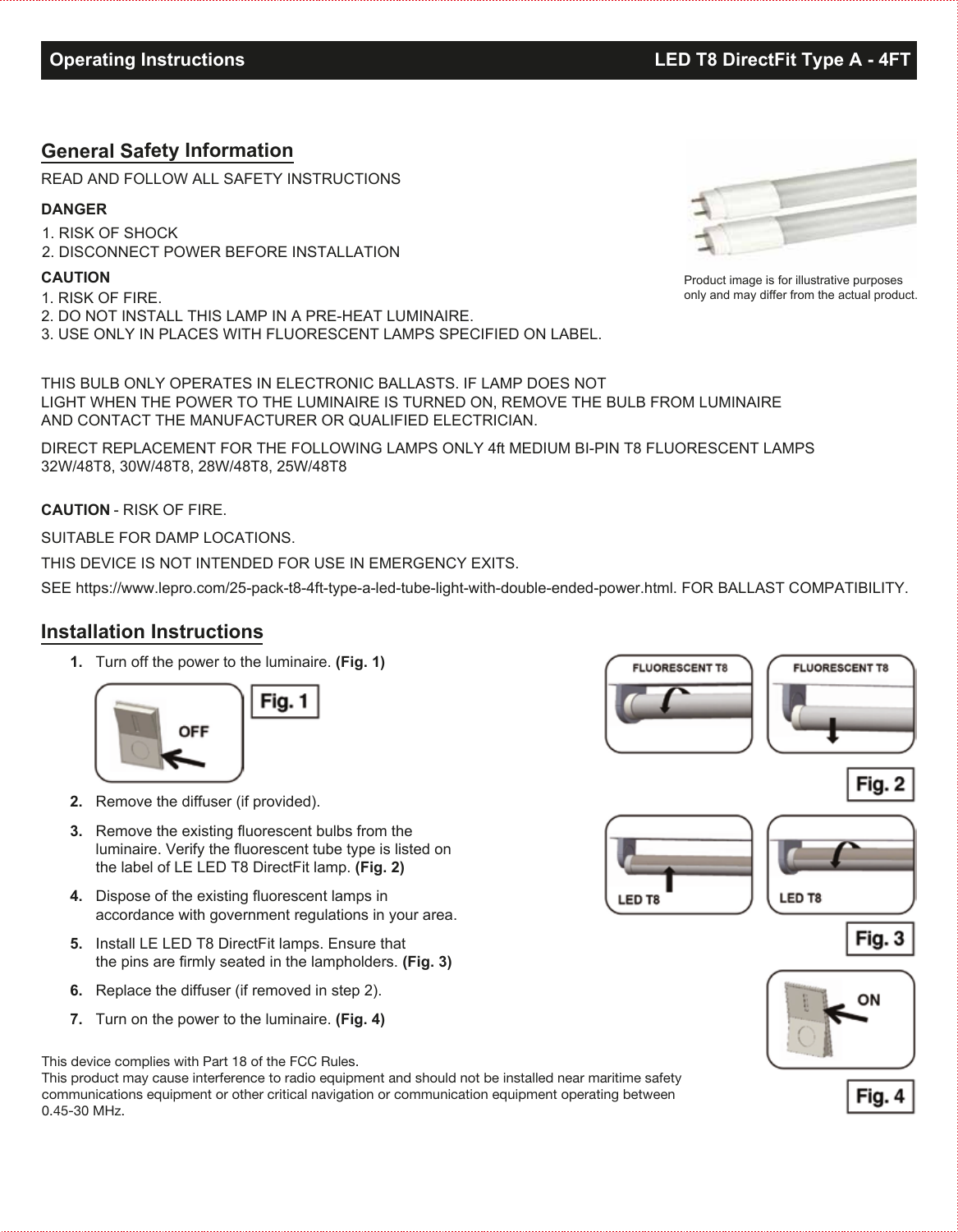## Warranty Information

https://www.lepro.com/25-pack-t8-4ft-type-a-led-tube-light-with-double-ended-power.html. warrants its products for a minimum period of  $FIVE$  (5) years from the date of original purchase from LE or its authorized distributor/dealer (the "Warranty Period"), as follows: If a Product fails to operate during the Warranty Period as a result of defects in materials or workmanship, LE will, at its option, repair it, replace it with the same or like Product.

#### Please refer to LE's website

(at https://www.lepro.com/25-pack-t8-4ft-type-a-led-tube-light-with-double-ended-power.html) for the complete terms and conditions of our warranty.

Limitation of Liability

THE FOREGOING WARRANTY IS EXCLUSIVE, AND IS THE SOLE REMEDY FOR ANY AND ALL CLAIMS, WHETHER IN CONTRACT, IN TORT OR OTHERWISE ARISING FROM THE FAILURE OF PRODUCT AND IS IN LIEU OF ALL OTHER WARRANTIES, EXPRESS OR IMPLIED, INCLUDING ALL WARRANTIES OF MERCHANTABILITY OR FITNESS FOR A PARTICULAR PURPOSE, WHICH WARRANTIES ARE HEREBY EXPRESSLY DISCLAIMED TO THE EXTENT PERMITTED BY LAW AND, IN ANY EVENT, SHALL BE LIMITED TO THE WARRANTY PERIOD SPECIFIED ABOVE. THE LIABILITY OF LE SHALL BE LIMITED TO THE TERMS OF THE EXPRESS WARRANTY SET FORTH HEREIN. IN NO EVENT WILL LE BE LIABLE FOR ANY SPECIAL, INCIDENTAL OR CONSEQUENTIAL DAMAGES INCLUDING, WITHOUT LIMITATION, DAMAGES RESULTING FROM LOSS OF USE, PROFITS, BUSINESS OR GOODWILL, LABOR COSTS, REMOVAL OR INSTALLATION COSTS, DECREASE IN THE LIGHT OUTPUT OF THE LAMP, AND/OR DETERIORATION IN THE LAMP'S PERFORMANCE, WHETHER OR NOT LE HAS BEEN ADVISED OF THE POSSIBILITY THEREOF. UNDER NO CIRCUMSTANCES SHALL LE'S ENTIRE LIABILITY FOR A DEFECTIVE PRODUCT EXCEED THE PURCHASE PRICE OF THAT PRODUCT. WARRANTY SERVICES PROVIDED UNDER THESE TERMS AND CONDITIONS DO NOT ENSURE THE UNINTERRUPTED OPERATION OF PRODUCTS; LE SHALL NOT BE LIABLE FOR DAMAGES CAUSED BY ANY DELAYS INVOLVING WARRANTY SERVICE.

This Limited Warranty gives you specific legal rights and you may also have other rights that may vary from state to state. Because some states or jurisdictions do not allow the exclusion or limitation of liability for consequential or incidental damages, this limitation may not apply to you.

#### Home EVER Inc.

www.lepro.com Tel: +1 866-287-2558 Addr: 1810 E Sahara Ave Suite 1526, Las Vegas, NV 89104, United States

Made in China Fabriqué en Chine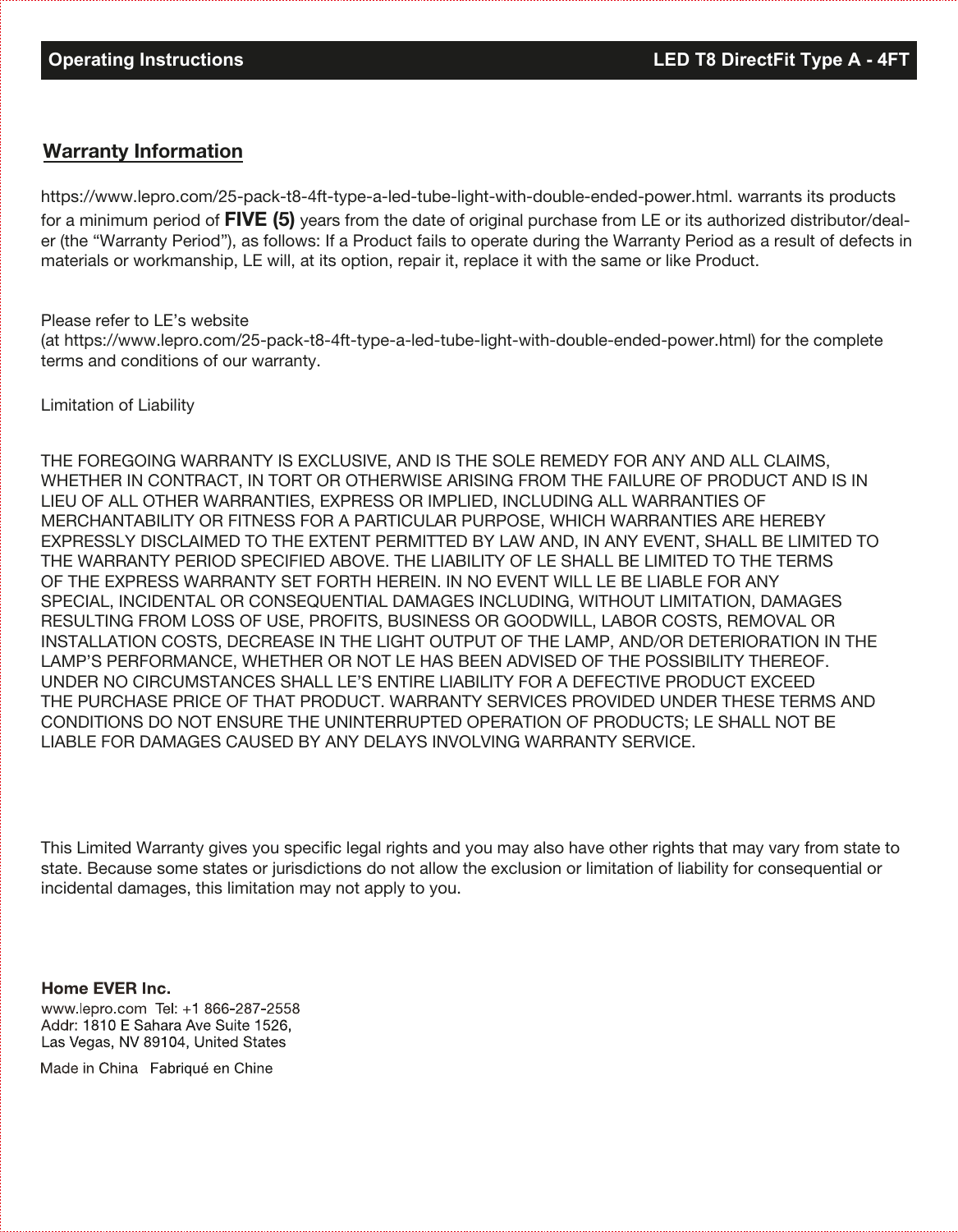# **CONSIGNES D'INSTALLATION LAMPES DIRECTFIT T8 DEL DE LE SÉRIES - 4 PIEDS (TYPE A)**

Image fournie uniquement à titre d'exemple. Votre modèle peut varier.

### **Informations générales de sécurité**

LIRE ET SUIVRE TOUTES LES CONSIGNES DE SÉCURITÉ

**DANGER** – RISQUE DE DÉCHARGE ÉLECTRIQUE – DÉBRANCHER AVANT TOUTE INSTALLATION

**ATTENTION** - RISQUE D'INCENDIE. UTILISEZ UNIQUEMENT LES LAMPES FLUORESCENTES SPÉCIFIÉES SUR L'ÉTI-QUETTE.

CETTE LAMPE NE PEUT ÊTRE UTILISÉE QU'AVEC DES BALLASTS ÉLECTRONIQUES. SI ELLE NE S'ALLUME PAS AU BRANCHEMENT, LA RETIRER DU LUMINAIRE ET CONTACTER LE FABRICANT OU UN ÉLECTRICIEN QUALIFIÉ.

REMPLACEMENT DIRECT POUR LA SUITE FEUX UNIQUEMENT 4ft MOYENNE BI-PIN T8 FLUO 32W/48T8, 30W/48T8, 28W/48T8, 25W/48T8

**ATTENTION** - RISQUE D'INCENDIE. SI LA LAMPE OU LE LUMINAIRE EXPOSE UN FONCTIONNEMENT INDESIRABLE (TONDEZ, CLIGNOTEMENT, ETC.), COUPEZ IMMÉDIATEMENT L'ALIMENTATION, ENLEVEZ LA LAMPE DU LUMINAIRE ET CONTACTEZ LE FABRICANT.

ADAPTÉ AUX ENDROITS HUMIDES.

CET APPAREIL N'EST PAS CONÇU POUR UNE UTILISATION AVEC DES SORTIES D'URGENCE.

VOIR https://www.lepro.com/25-pack-t8-4ft-type-a-led-tube-light-with-double-ended-power.html. POUR LA COMPATIBILITÉ BALLAST.

## **Consignes d'installation**

**1.** Débrancher le luminaire. **(Fig. 1)** 



- **2.** Retirer le diffuseur (le cas échéant).
- **3.** Retirer les lampes fluorescentes existantes. Vérifier sur l'étiquette de la lampe DirectFit T8 DEL de LE que ce type de tube fluorescent est autorisé. **(Fig. 2)**
- **4.** Jeter les lampes fluorescentes conformément aux règlements de votre région.
- **5.** Installer les lampes DirectFit T8 DEL de LE. S'assurer que les attaches sont fermement fixées à l'armature. **(Fig. 3)**
- **6.** Replacer le diffuseur (s'il a été retiré lors de l'étape 2).
- Brancher le luminaire. **(Fig. 4) 7.**

Cet appareil est conforme à la partie 18 des règles de la FCC.

Ce produit peut provoquer des interférences avec les équipements radio et ne doit pas être installé à proximité d'équipements de communication pour la sécurité maritime ou d'autres équipements de navigation ou de communications critiques fonctionnant entre 0.45-30 MHz.











Fig. 4

Fig. 3